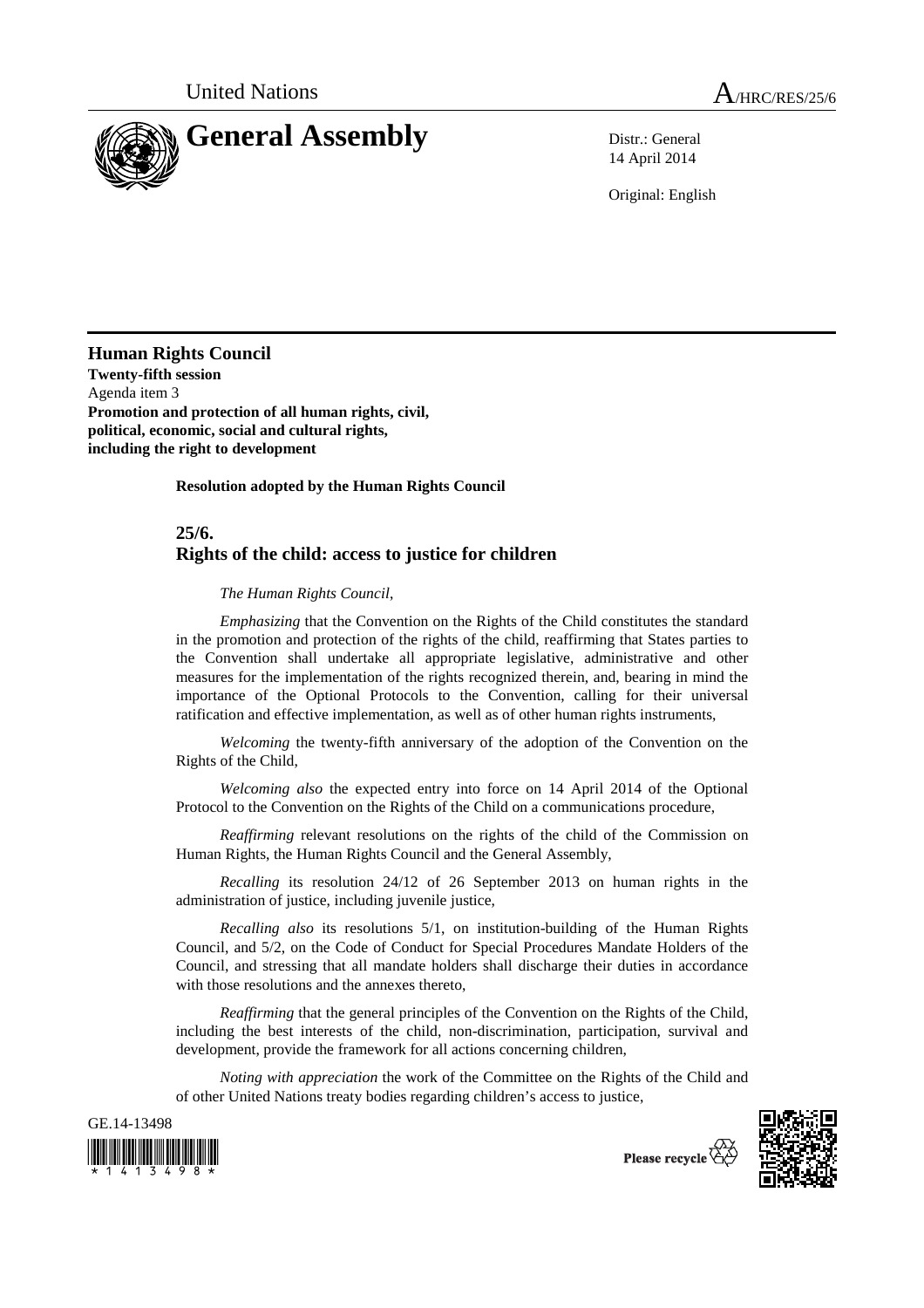*Welcoming* the attention paid by the special procedures of the Human Rights Council to the rights of the child in the context of their respective mandates, in particular by the Special Rapporteur on the sale of children, child prostitution and child pornography, and taking note with appreciation of the annual report of the Special Rapporteur to the Human Rights Council,<sup>1</sup> in which she provided an overview of the main issues relating to her mandate,

*Acknowledging* the important contributions of the Special Representative of the Secretary-General on Violence against Children and of the Special Representative of the Secretary-General for Children and Armed Conflict to the promotion and protection of the rights of the child, and taking note of their recent reports. $<sup>2</sup>$ </sup>

*Recalling* the joint report of the Special Rapporteur on the sale of children, child prostitution and child pornography and the Special Representative of the Secretary-General on Violence against Children,<sup>3</sup> in which they provided an overview of accessible and childsensitive counselling, complaint and reporting mechanisms to address incidents of violence, and the joint report of the Office of the United Nations High Commissioner for Human Rights, the United Nations Office on Drugs and Crime and the Special Representative of the Secretary-General on Violence against Children on prevention of and response to violence against children within the juvenile justice system,<sup>4</sup>

*Recalling also* the study by the Expert Mechanism on the Rights of Indigenous Peoples on access to justice in the promotion and protection of the rights of indigenous peoples,<sup>5</sup>

*Recalling further* the relevant United Nations rules and guidelines for the treatment of children in contact with the justice system, such as the United Nations Standard Minimum Rules for the Administration of Juvenile Justice (the Beijing Rules), the United Nations Rules for the Protection of Juveniles Deprived of their Liberty (the Havana Rules), the United Nations Guidelines for the Prevention of Juvenile Delinquency (the Riyadh Guidelines), the Guidelines for Action on Children in the Criminal Justice System (the Vienna Guidelines), the Guidelines on Justice in Matters involving Child Victims and Witnesses of Crime, the Guidelines for the Appropriate Use and Conditions of Alternative Care for Children, the United Nations Principles and Guidelines on Access to Legal Aid in Criminal Justice Systems, the United Nations Rules for the Treatment of Women Prisoners and Non-custodial Measures for Women Offenders (the Bangkok Rules) and the basic principles on the use of restorative justice programmes in criminal matters, and taking note of the guidance note of the Secretary-General on the approach of the United Nations to justice for children of September 2008.

*Stressing the importance* of preventing violations of the rights of the child before they occur,

*Emphasizing* that the right to access to justice for all, including obtaining a quick, effective and fair response to protect rights, prevent or solve disputes and control abuse of power through a transparent and efficient process in which mechanisms are available, affordable and accountable, forms an important basis for strengthening the rule of law through the administration of justice,

 $^1$  A/HRC/25/48.

<sup>2</sup> A/HRC/25/46 and A/HRC/25/47.

 $^3$  A/HRC/16/56.

<sup>4</sup> A/HRC/21/25.

 $<sup>5</sup>$  A/HRC/24/50 and Corr.1.</sup>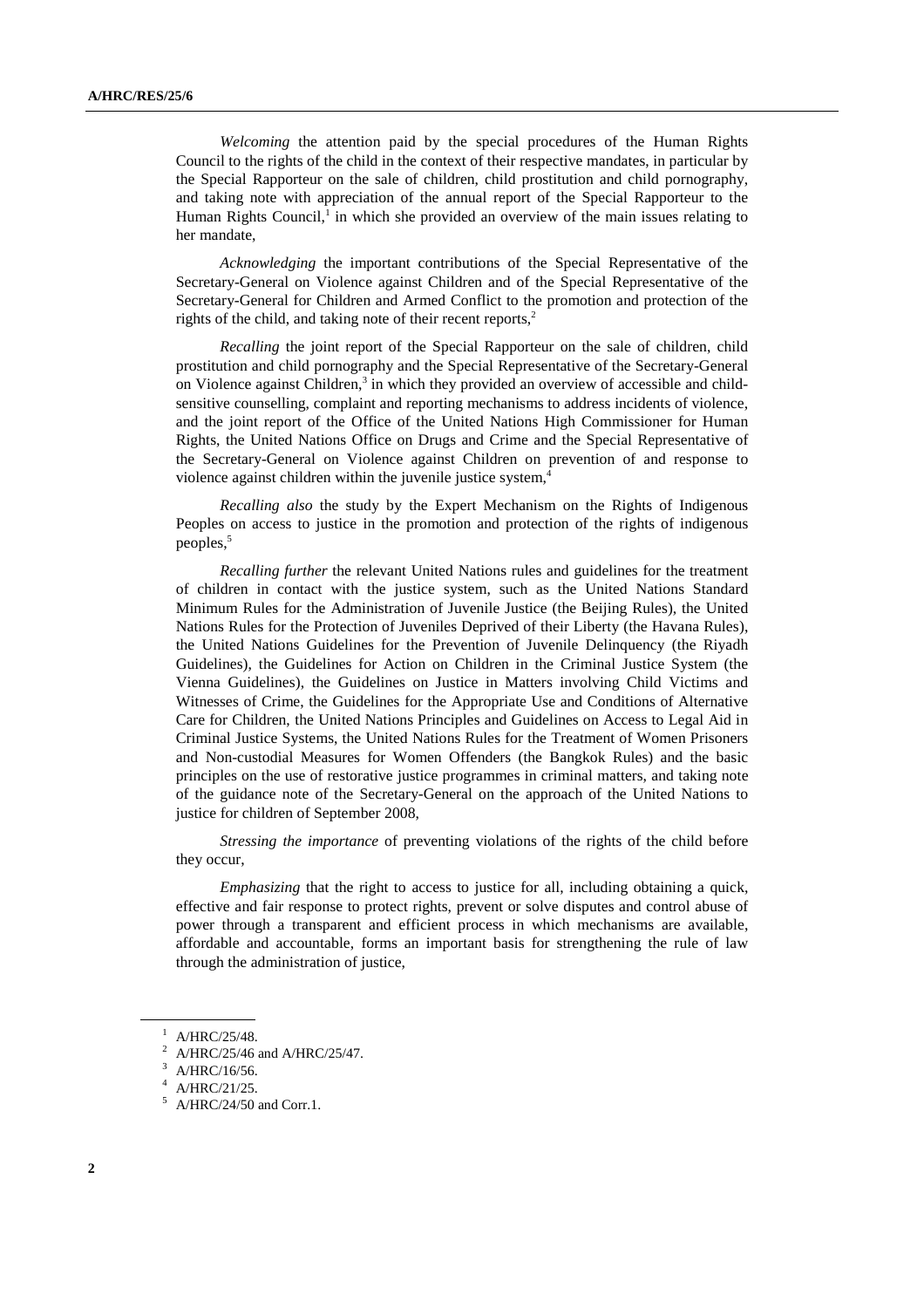*Stressing the importance* of accountability for violations and abuses of the rights of the child, in any circumstance, including for those committed in the family, school and other institutions, as well as during armed conflict, and the need to bring perpetrators to justice.

*Recalling* that every State should provide an effective framework in which children can pursue remedies to redress human rights violations,

*Recognizing* that the best interests of the child should be a primary consideration to be respected in pursuing remedies for violations of the rights of the child, and that such remedies should take into account the need for child-sensitive procedures at all levels,

*Noting* that child-sensitive justice should be accessible, age-appropriate, speedy, diligent, adapted to and focused on the needs and rights of the child, and should fully respect the rights of the child,

*Concerned* that children worldwide suffer violations of their rights, while not all of them have access to a fair, timely and effective remedy,

*Noting* the various barriers to children's access to justice, including lack of awareness of the rights of the child, restrictions on the initiation of or participation in proceedings, the diversity and complexity of procedures, lack of trust in the justice system, lack of training of relevant officials, de jure and de facto discrimination, certain cultural and social norms, the stigma on the children associated with certain crimes, and physical barriers,

*Recalling* the need to prevent secondary victimization of children by the justice system in procedures involving or affecting them,

*Expressing deep concern* that, despite the recognition of the right of the child to express his or her views freely on all matters affecting him or her, and bearing in mind their evolving capacities, children are still seldom seriously consulted and involved in such matters owing to a variety of constraints and impediments, and that the full implementation of this right in many parts of the world has yet to be fully realized,

*Stressing* the need for a multidisciplinary approach to the issue of access to justice for children,

1. *Notes with appreciation* the report of the United Nations High Commissioner for Human Rights on access to justice for children;<sup>6</sup>

2. *Reaffirms* that every child whose rights have been violated shall have an effective remedy;

3. *Recalls* that children are entitled to the same legal guarantees and protection as are accorded to adults, including all fair trial guarantees, while enjoying at the same time the right to special protection because of their status as children;

4. *Emphasizes* that all children in contact with the justice system, including children alleged as, accused of or recognized as having infringed penal law, victims and witnesses or children coming into contact with the justice system for other reasons, such as regarding their care, custody or protection, and in the context of administrative justice, including immigration, are entitled to the safeguarding of their rights, without discrimination of any kind;

6 A/HRC/25/35.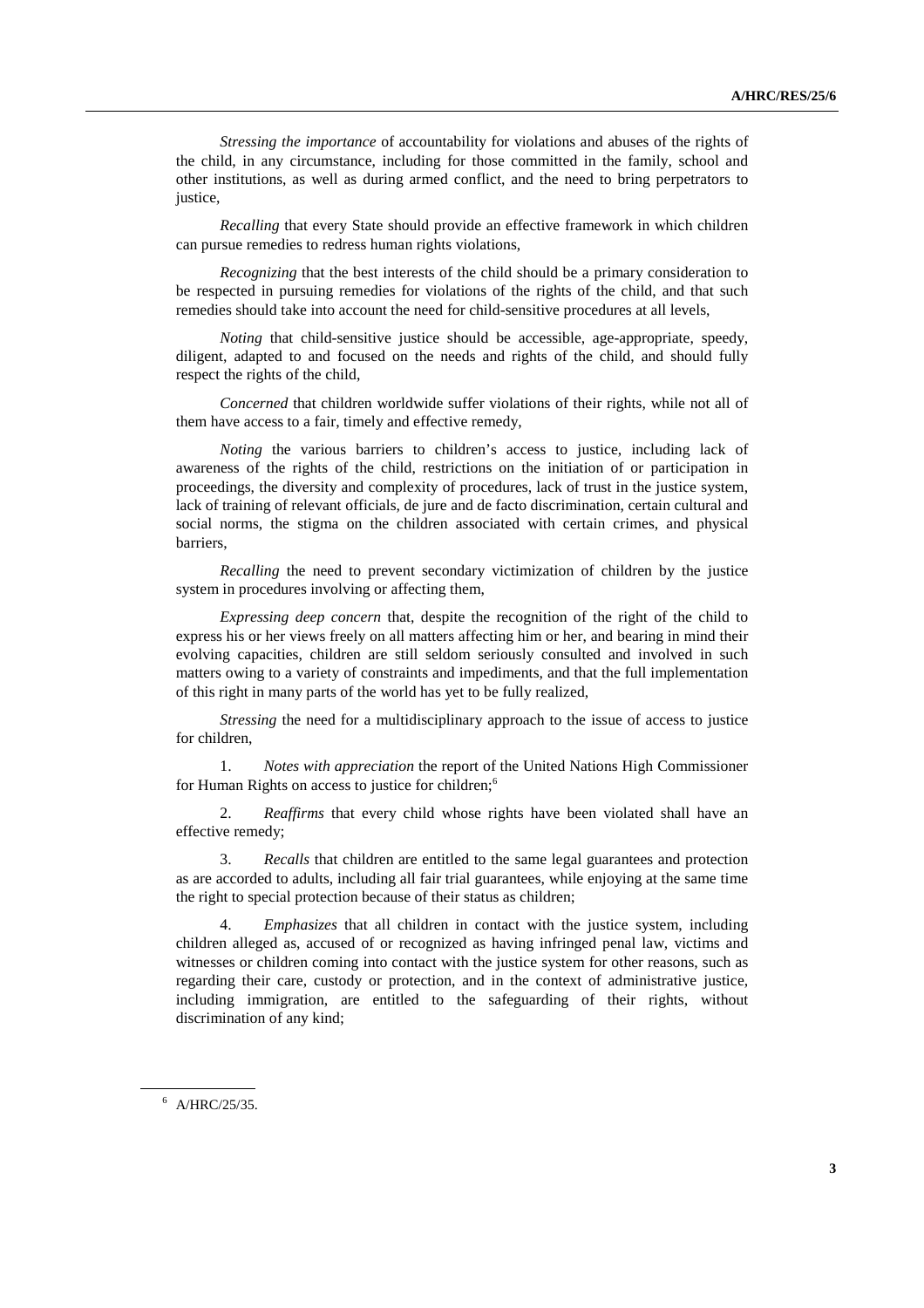5. *Recognizes* that certain children may face additional barriers in their access to justice and reaffirms the duty of States to respect and ensure an effective remedy and access to justice for each child within their jurisdiction without discrimination of any kind, irrespective of the child's or his or her parent's or legal guardian's race, colour, sex, language, religion, political or other opinion, national, ethnic or social origin, property, disability, birth or other status, and to this end calls upon States:

(*a*) To address additional barriers to access to justice that may exist for children belonging to particularly vulnerable groups, including, but not limited to, children placed in institutional settings or in alternative care, children deprived of their liberty, children with disabilities, children living in poverty, children living in the streets, children belonging to national or ethnic, religious and linguistic minorities, indigenous children, asylum-seeking, refugee and migrant children, including unaccompanied and separated migrant children, stateless children, children affected by HIV/AIDS, children involved in or affected by armed conflict or other violence, child victims of sale and sexual exploitation or child, early and forced marriage, children in the worst forms of child labour, children without parental care and children of parents alleged as, accused of or convicted of having infringed penal law;

(*b*) To take into account the specific needs of girls;

6. *Reaffirms* that, in all actions concerning children, whether undertaken by public or private social welfare institutions, courts of law, administrative authorities or legislative bodies, the best interests of the child must be a primary consideration guiding the entire process, bearing in mind that the concept of the child's best interests is aimed at ensuring both the full and effective enjoyment of all the rights of the child and the holistic development of the child;

7. *Recalls* the right of the child who is capable of forming his or her own views to express those views freely in all matters affecting the child, and that such views should be given due weight in accordance with the age and maturity of the child, and urges States to ensure that children are provided the opportunity to be heard in any judicial or administrative proceedings affecting them, either directly or through a representative or an appropriate body, in accordance with article 12 of the Convention on the Rights of the Child, by taking steps to ensure that:

Children have the opportunity to participate in an effective and meaningful way in all matters affecting them, including criminal, civil and administrative proceedings;

(*b*) All children capable of forming their views are given an opportunity to express themselves directly or indirectly, in person or through a representative, in a manner appropriate to their level of understanding, and that such views are given due consideration;

(*c*) Children receive information about the processes in which they are involved, the options available to them in these procedures and the possible consequences of these options, in a manner adapted to their age, maturity and circumstances, conveyed in a language they understand and in a gender- and culture-sensitive manner;

(*d*) The consequences of any decisions affecting the child are explained to him or her in a way that he or she understands;

(*e*) The methodology used to question or otherwise elicit information from children respects their rights, is child-sensitive and adapted to the child's individual circumstances;

8. *Reaffirms* the duty of all States to protect children from all forms of physical or mental violence, injury or abuse, maltreatment or exploitation, and calls upon States: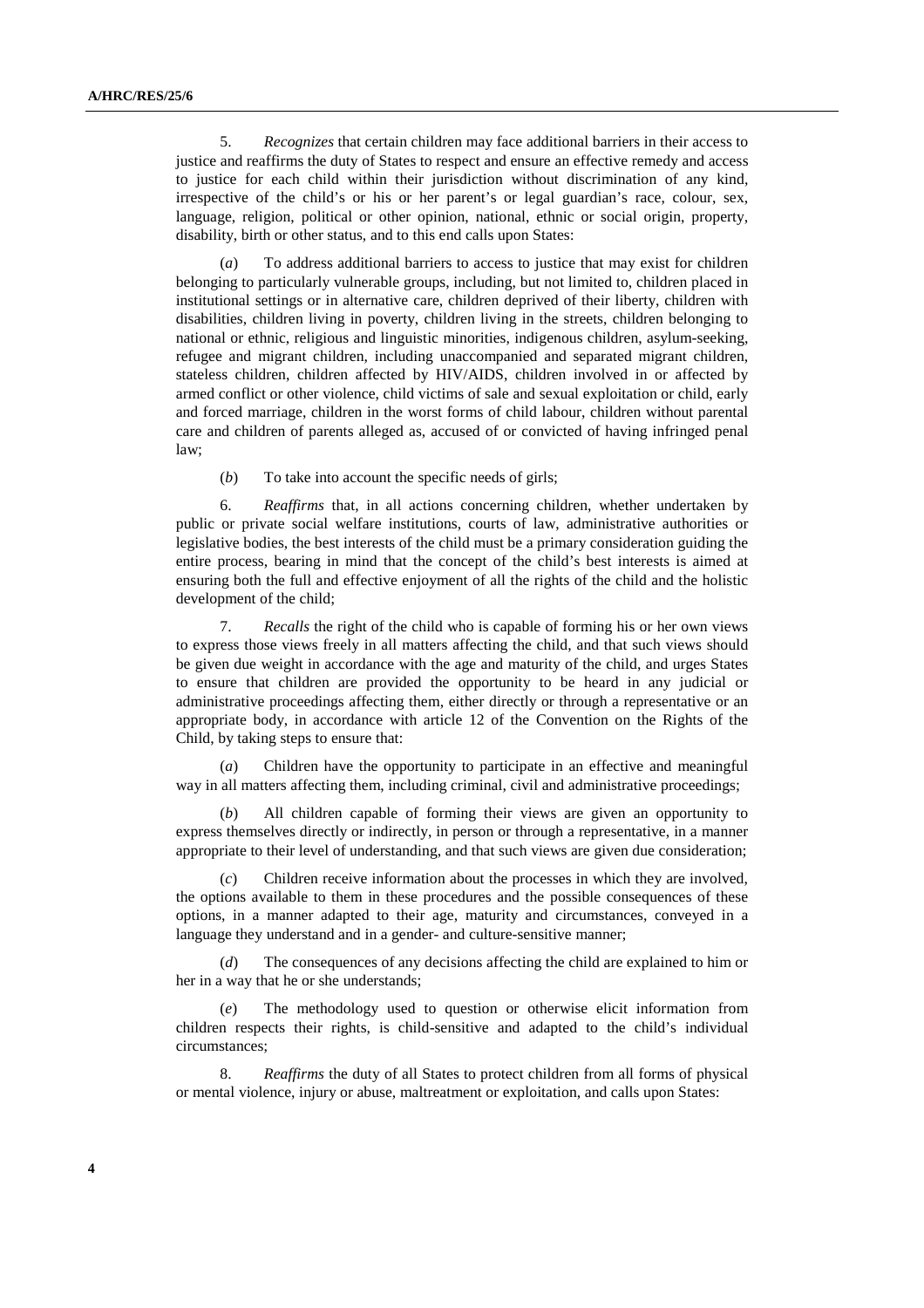(*a*) To ensure a safe environment for children in justice processes and that children, including unaccompanied children, in contact with the justice system are protected from any form of hardship by adapting procedures and adopting appropriate protective measures against abuse, exploitation, manipulation, violence, including sexual and genderbased violence, harassment, intimidation, reprisals or secondary victimization, taking into account that the risks faced by boys and girls may differ and that special precautionary measures may be needed when the alleged perpetrator is a parent, a member of the family or a primary caregiver;

(*b*) To ensure that children are treated with care, sensitivity, fairness and respect throughout any procedure or case, with special attention for their personal situation, wellbeing and specific needs;

(*c*) To institute child-sensitive procedures and safeguards, such as interview rooms designed for children, recesses during a child's testimony, reducing the number of interviews, statements and hearings, and avoiding direct contact between victims, witnesses and alleged perpetrators;

To set up procedures enabling proceedings regarding violations of the rights of the child which constitute a breach of criminal codes to proceed ex officio;

(*e*) To ensure the right of every child alleged as, accused of or recognized as having infringed penal law to be treated in a manner consistent with the promotion of the child's sense of dignity and worth, taking into account the child's age and the desirability of promoting the child's reintegration and the child's assuming a constructive role in society;

(*f*) To ensure that children are not subjected to torture or other cruel, inhuman or degrading treatment or punishment;

(*g*) To ensure that, under their legislation and in practice, neither capital punishment nor life imprisonment are imposed for offences committed by persons below 18 years of age;

(*h*) To enact or review legislation to ensure that any conduct not considered a criminal offence or not penalized if committed by an adult is not considered a criminal offence and not penalized if committed by a child, in order to prevent the child's stigmatization, discrimination, victimization and criminalization;

(*i*) To criminalize the sale and sexual exploitation of children, and to establish jurisdiction over these offences when committed in their territory or by their nationals abroad, and to reinforce police and judicial transnational cooperation on informationsharing related to child victims and perpetrators of the sale and sexual exploitation of children, in accordance with domestic laws and policies, in order to facilitate access to justice of child victims;

To take special measures to protect children in contact with the criminal justice system, including by providing adequate legal and other appropriate assistance;

(*k*) To consider establishing policies to govern the work of all persons involved in the judicial processes involving children, with a view to ensuring respect for their rights;

(*l*) To ensure that children have access to relevant therapeutic services and measures for victims of neglect, violence, abuse or other crimes in order to prevent the revictimization of the child and to support healing and reintegration;

(*m*) To ensure the training of all persons working with and for children, including judges, public prosecutors, police, teachers and school administrators, prison staff, probation officers, social workers and health professionals, as well as persons working in the alternative care system, public administration and immigration and border control, on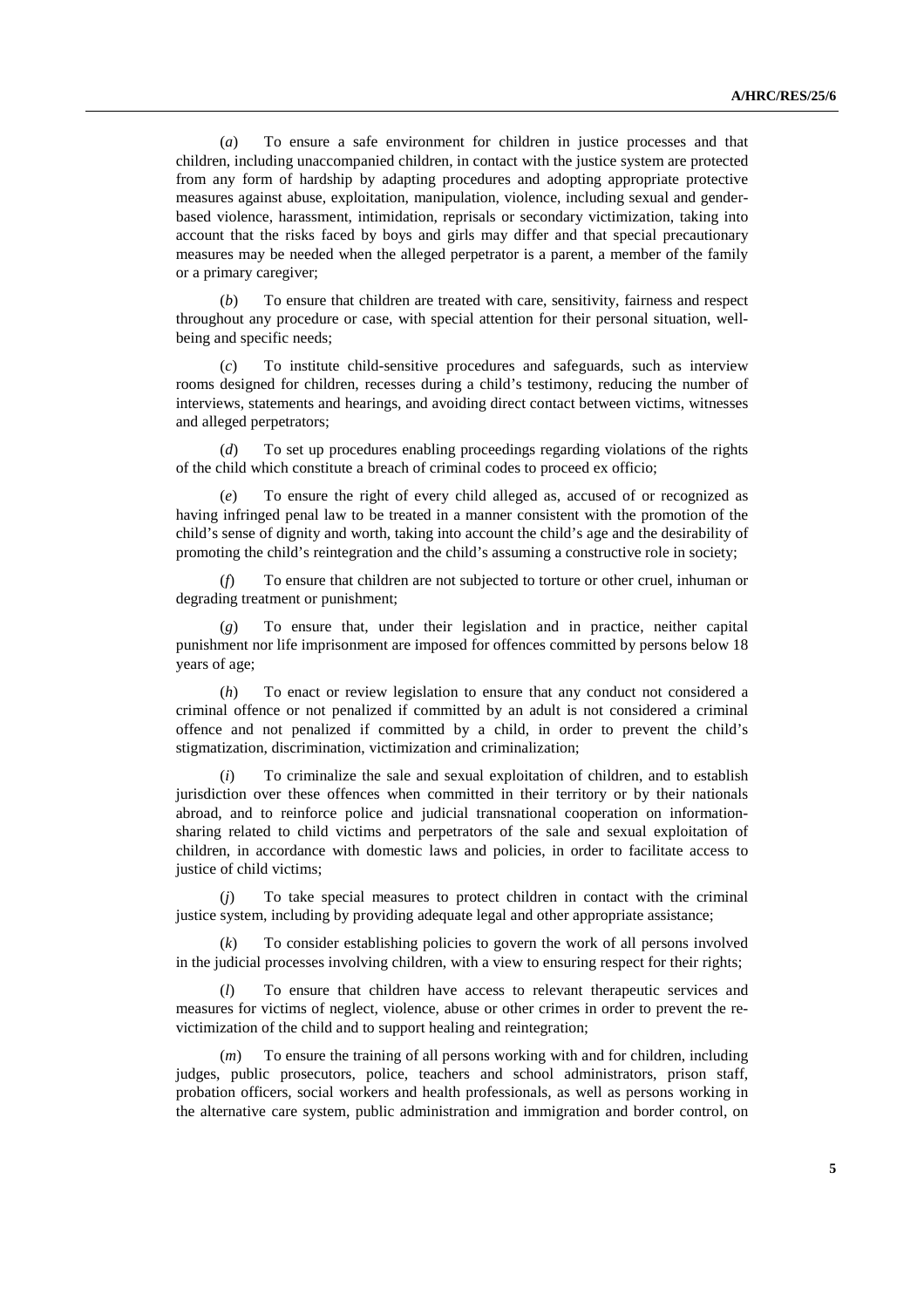legislation and policies relevant to the rights of the child, including anti-discrimination and gender equality laws, alternatives to detention, child-sensitive counselling, complaint and reporting mechanisms and child-sensitive skills to communicate with children, and to promote such training for civil society actors and traditional leaders;

(*n*) To ensure that the child's privacy is fully respected at all stages of proceedings;

(*o*) To ensure prompt action and rapid enforcement of decisions in proceedings affecting children;

9. *Also reaffirms* the need to respect all legal guarantees and safeguards at all stages of all justice processes concerning children, including due process, the right to privacy, the guarantee of legal aid and other appropriate assistance under the same or more lenient conditions as adults, and the right to challenge decisions with a higher judicial authority;

10. *Further reaffirms* the responsibilities, rights and duties of parents, legal guardians or other persons legally responsible for the child to provide, in a manner consistent with the evolving capacities of the child, appropriate direction and guidance in the exercise by the child of its rights;

11. *Stresses* that children should have their own legal counsel and representation, in their own name, in proceedings where there is, or could be, a conflict of interest between the child and the parent or other legal guardian;

12. *Also stresses* that legal aid practitioners and lawyers representing children should be trained in and knowledgeable of children's rights and related issues, be capable of communicating with children at their level of understanding, and strive to bring forward the opinion of the child;

13. *Calls upon* States to take steps to remove any possible barriers to children's access to justice, including by;

(*a*) Ensuring that their national legal systems provide effective remedies to children for violations and abuses of their rights, and that children have the possibility to initiate legal proceedings in cases of violations of their rights;

(*b*) Ensuring equal access for children to non-judicial complaints mechanisms and alternative dispute resolution mechanisms;

(*c*) Ensuring that counselling, reporting and complaints mechanisms are accessible to all children, effective, safe and child-sensitive, that they pursue the best interests of the child at all times and that they comply with international human rights standards;

(*d*) Addressing additional barriers and adopting special protective measures to safeguard the rights of children in particularly vulnerable situations to have access to justice and participate in proceedings;

Making information on the rights of the child, on the legal system and on access to legal aid widely available to children in a language they understand and in a manner appropriate for their age and maturity, as well as to parents and legal guardians, teachers and people working with and for children;

(*f*) Ensuring that information and support are equally available and, when necessary, adapted to the needs of children with disabilities, children belonging to national or ethnic, religious and linguistic minorities and children belonging to other vulnerable groups, and accessible to children in detention and other closed facilities;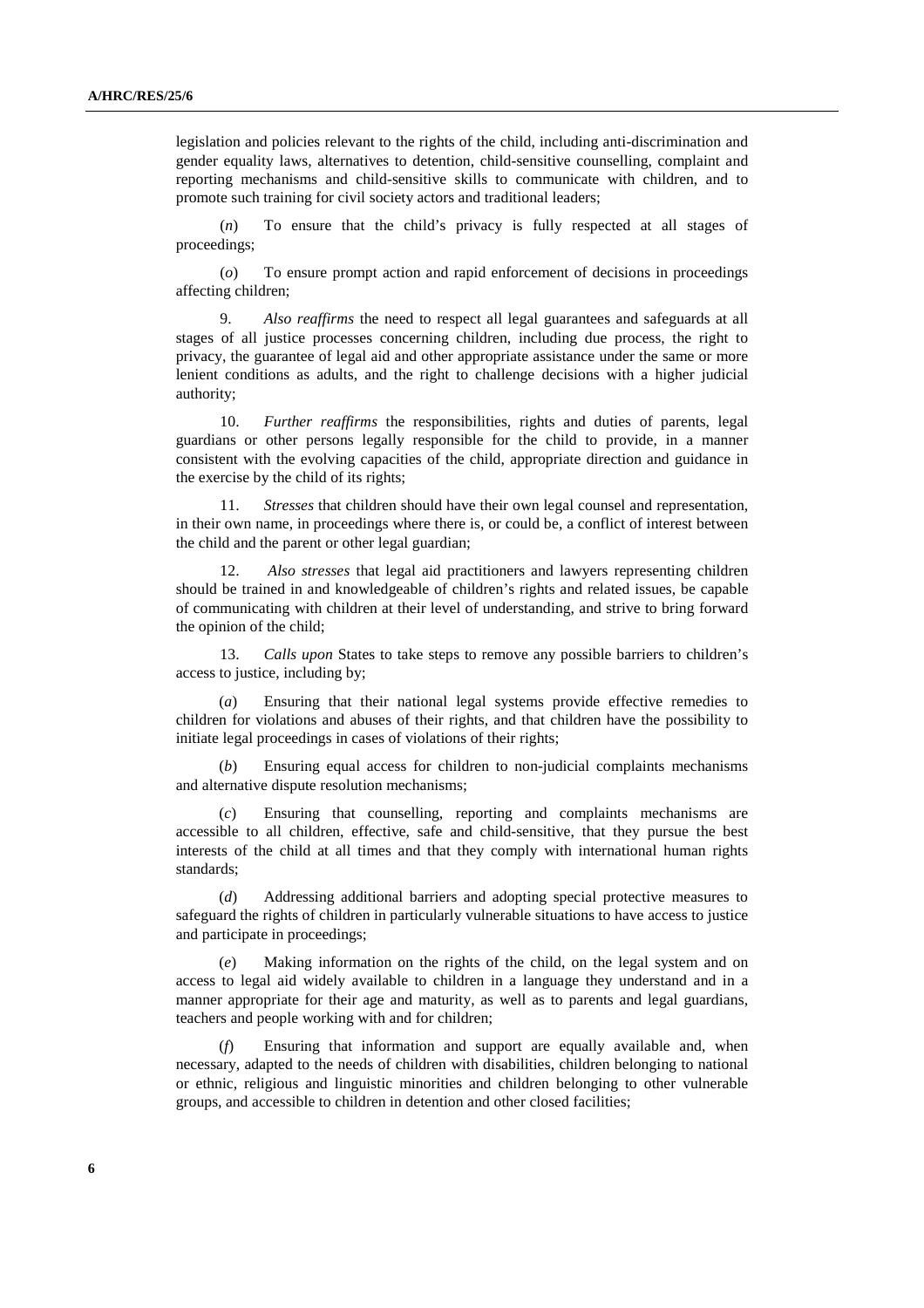(*g*) Ensuring universal birth registration and age documentation without discrimination of any kind, irrespective of the legal status of the child;

(*h*) Ensuring children's informed consent to decisions in line with their evolving capacities;

(*i*) Increasing public awareness of the rights of the child and, in particular, of their right to express their views freely in all matters affecting them;

(*j*) Developing and strengthening multidisciplinary capacity-building and training initiatives to ensure that all persons working with and for children have the necessary knowledge and skills relating to children's rights and needs;

Ensuring that all children have access to legal and other appropriate assistance, including by supporting the establishment of child-sensitive legal aid systems;

(*l*) Encouraging the use of safe, non-intimidating and child-sensitive settings for dealing with cases involving children;

(*m*) With full respect to the child's privacy, encouraging close cooperation between different professionals, where appropriate, in order to obtain a comprehensive understanding of the child, including an assessment of his or her legal, psychological, social, emotional, physical and cognitive situation;

(*n*) Ensuring that decisions are explained to the child in a way and in a language the child understands, in a manner appropriate to the child's age and maturity, and that an interpreter is provided free of charge if the child cannot understand or speak the language used in the proceedings;

(*o*) Ensuring that the child's right to appeal is not more restricted than that of adults;

(*p*) Ensuring systematic enforcement of decisions through a predictable process, thus enhancing confidence in the justice system;

(*q*) Addressing social and cultural norms and customs that may prevent children from accessing justice and claiming redress;

(*r*) Taking into consideration the need to ensure that statutes of limitation periods do not apply for gross violations of international human rights law and are not unduly restrictive for other types of violations, including by ensuring, where appropriate, that they do not begin running before the child has reached majority;

(*s*) Considering, wherever possible, reparations for child victims of rights violations, in order to achieve full redress and reintegration, and that procedures for obtaining and enforcing reparation are readily accessible and child-sensitive;

14. *Recognizes* that alternative mechanisms for solving disputes and seeking redress for violations of the rights of the child, such as diversion, restorative justice processes, mediation, conciliation, arbitration, community-based programmes, complaints mechanisms of national human rights institutions, customary and religious justice processes, or company grievance mechanisms, can provide quick, affordable and accessible remedies, and help to reintegrate the child, while stressing that such mechanisms must be based on strict compliance with international human rights standards and procedural safeguards, and be child- and gender-sensitive;

15. *Encourages* States to allow children, their representatives, civil society organizations and national human rights institutions to bring cases on behalf of or in support of a group of children, or in the public interest, including group litigation and collective or class action suits, as a way to challenge laws, policies, norms and practices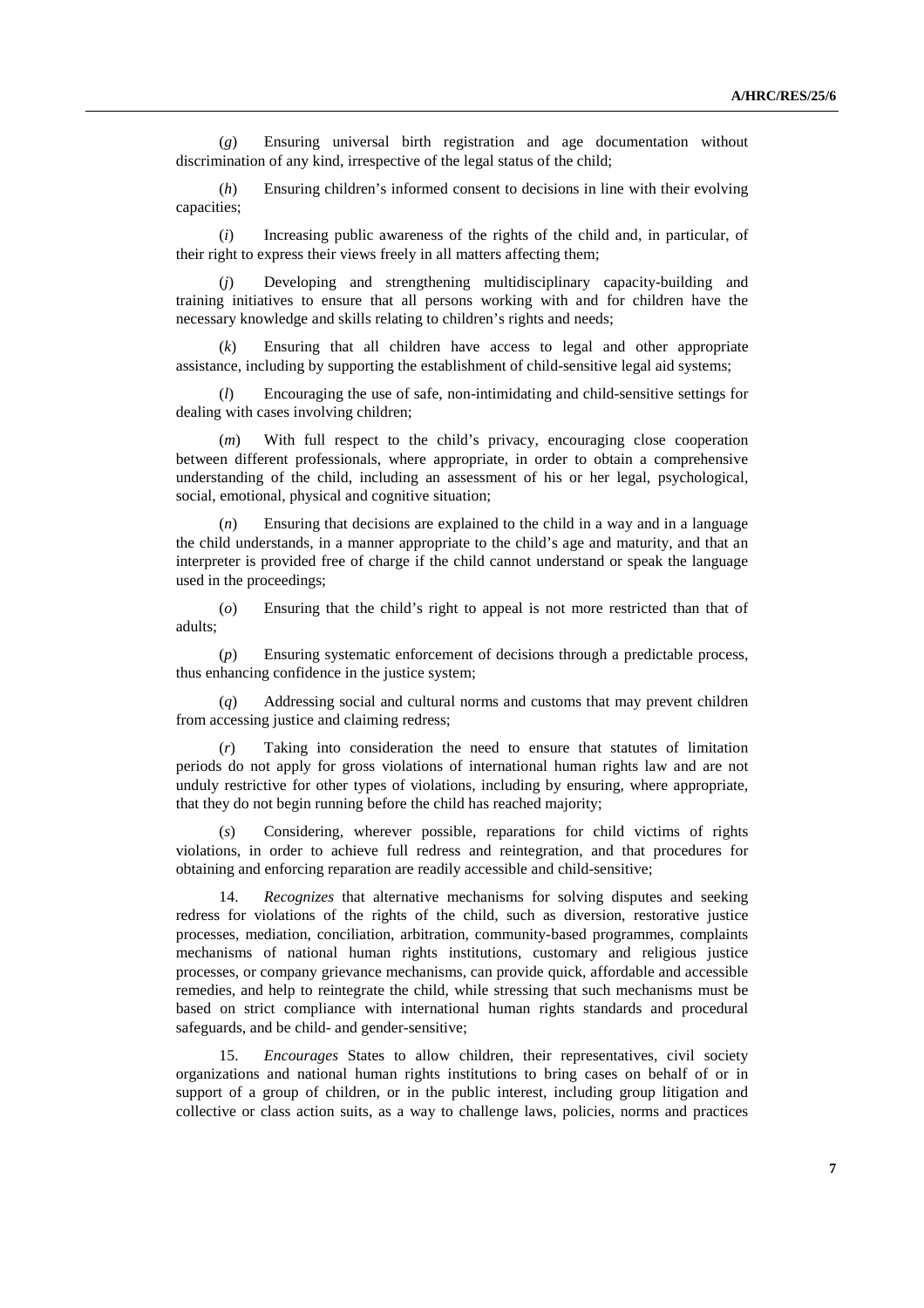that negatively affect the rights of the child, and to ensure that judicial decisions have wider benefits for children, including those who face additional challenges in initiating judicial proceedings;

16. *Calls upon* States to strengthen child rights monitoring, reporting and complaint and accountability systems, including by designating or establishing an independent human rights institution in compliance with the principles relating to the status of national institutions for the promotion and protection of human rights (the Paris Principles) with the responsibility of promoting and monitoring respect for the rights of the child;

17. *Encourages* States to develop and strengthen the collection, analysis and dissemination of data for national statistics in the area of children's access to justice and, as far as possible, to use data disaggregated by relevant factors that may lead to disparities and other statistical indicators at the subnational, national, ,subregional, regional and international levels, in order to develop and assess social and other policies and programmes so that economic and social resources are used efficiently and effectively for the full realization of the rights of the child;

18. *Urges* States to systematically integrate children's access to justice in justice sector reforms, rule of law initiatives and national planning processes, such as national development plans and justice sector-wide approaches, and support it through the national budget;

19. *Invites* States, upon their request, to benefit from technical advice and assistance in access to justice and child justice matters provided by relevant United Nations agencies and programmes, and encourages the United Nations High Commissioner for Human Rights to reinforce advisory services and technical assistance relating to access to justice for children;

20. *Emphasizes* the relevance and importance of international cooperation in support of national efforts in the area of child-sensitive justice;

21. *Encourages* States to incorporate detailed and accurate information relating to access to justice for children, including on progress made and challenges encountered and statistics and comparable data, in their periodic reports, as well as information provided for the universal periodic review mechanism and other relevant United Nations monitoring mechanisms;

22. *Recalls* the importance of access to regional and international justice mechanisms when it is ascertained that domestic remedies have been exhausted or that the application of such remedies is unreasonably prolonged or unlikely to bring effective relief, and, in this connection, encourages States to become party to relevant regional and international instruments;

23. *Invites* United Nations bodies, agencies, mechanisms, plans and programmes that support efforts of States to strengthen their judiciary systems, the administration of justice and the rule of law to incorporate access to justice for children into their work, in accordance with their mandates;

24. *Decides* to continue its consideration of the question of the rights of the child in accordance with its programme of work and its resolutions 7/29 of 28 March 2008 and 19/37 of 23 March 2012, and to focus its next full-day meeting on the theme, "Towards better investment in the rights of the child", and invites the High Commissioner to prepare a report on that issue, in close collaboration with relevant stakeholders, including States, the United Nations Children's Fund, other relevant United Nations bodies and agencies, relevant special procedures mandate holders, regional organizations and human rights bodies, civil society, national human rights institutions and children themselves, and to